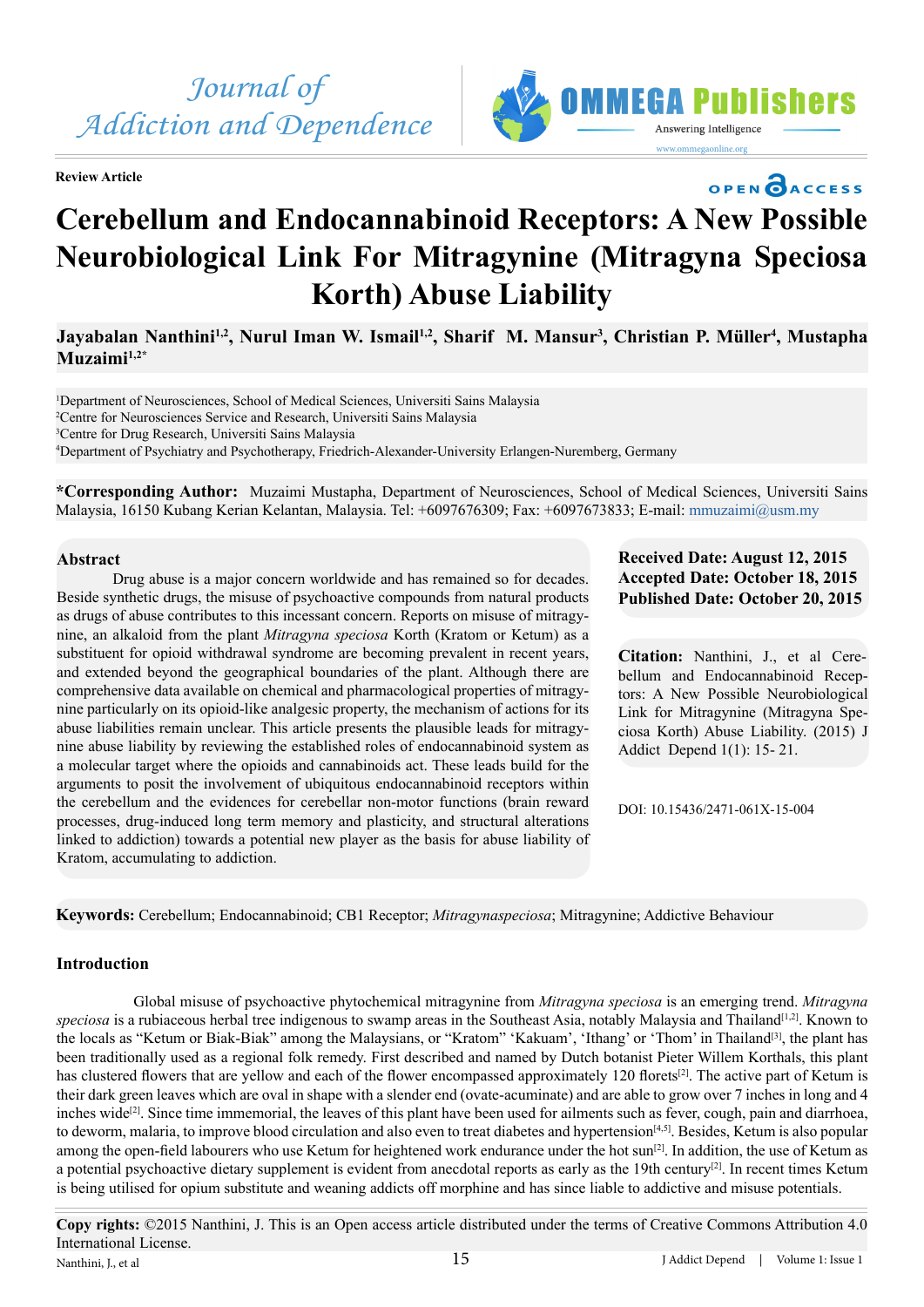

In this paper, we elaborate on two potent alkaloids of Ketum and their known opioid-like effects. We recapitulate the evidences and findings on reciprocal interaction between opioids and endocannabinoids, and posit the possible neurobiological link in exerting the addictive potential of mitragynine. Building from this basis, we extend the current understanding on the role of cerebellum in higher cognitive functions through the involvement of abundant cerebellar endocannabinoid CB1R, particularly in regulating the reward and drug-seeking behaviour. The objective of this review, therefore, is to propose plausible leads involving cerebellar endocannabinoid CB1R and mitragynine, as the potential new basis for mitragynine/Ketum abuse liabilities.

#### **The Active Constituents of** *Mitragynaspeciosa*

About 40 compounds have been extracted from the leaves of Ketum and the mitragynine is the most active, primary constituent of this plant<sup>[6]</sup>. Apart from mitragynine, other alkaloids of Ketum previously reported include speciogynine, speciociliatine, paynantheine and 7-hydroxymitragynine<sup>[7]</sup>. The 7-hydroxymitragynine is a more potent but less abundant congener of mitragynine<sup>[2,7]</sup>. It is also recognised that the presence of different types of alkaloids and their percentage varies based on their geographical region $[7,8]$ . For instance, the total amount of mitragynine derived from Ketum of Thai origin accounts for about 66% while about 12% of mitragynine from Ketum of Malaysia origin $[7]$ . The chemical structure of mitragynine had been fully determined by Zacharias using the X-ray crystallography in 1965[\[9\]](#page-4-6). The identification of lowest energy conformation through computational study further validated the X-ray crystal structure geometry of this alkaloid<sup>[10]</sup>. The chemical structure of this indole alkaloid appeared to be relate to the structure of yohimbine and voacangine<sup>[2]</sup>.

#### **Pharmacology of Mitragynine and 7-Hydroxymitragynine**

While Ketum has many valuable therapeutic claims since the olden days, mitragynine has been identified to be involved and responsible for the unique properties of this medicinal plant. The effects and modes of actions of the alkaloid are very much morphine-like. However, as mitragynine differs structurally from morphine, the spectrum of pharmacological properties of mitragynine also differ<sup>[\[7\]](#page-4-5)</sup>. The Methoxy- (MeO) functional group which is present at the ninth carbon of the mitragynine structure is responsible for its anti-nociceptive property[\[6\].](#page-4-4) Mitragynine prolonged the latency of nociceptive responses in hot plate, tail pinch test and inhibition of writhing responses<sup>[7,11,12]</sup>. However, the minor alkaloid, 7-hydroxymitragynine also exhibited anti-nociceptive activities and showed 13 and 46 folds higher activity than morphine and mitragynine respectively<sup>[7,13]</sup>. The analgesic effects of both mitragynine and 7-hydroxy mitragynine primarily involve the activation of the opioid receptors. The binding assay studies have shown that mitragynine has a relatively highest affinity for μ-opioid receptors followed by κ- and δ- opioid receptors[\[14,15\]](#page-4-8) and in comparison to morphine, mitragynine has a higher affinity towards δ- and κ- opioid receptors[\[2\]](#page-4-2). A detailed study on the involvement of specific opioid receptor subtype showed unlike morphine, mitragynine exerted its anti-nociceptive property through both μ- and δ- opioid receptors[\[16\].](#page-4-9) The mitragynine inhibited the contraction of electri-cally stimulated guinea pig ileum<sup>[17]</sup> and mouse vas deferens<sup>[\[18\]](#page-5-1)</sup>

through opioid receptors in a dose-dependent manner. Despite these evidences for the interaction between mitragynine and the opioid receptors, mitragynine is also known to exert its physiological effects through various systems. The central monoaminergic system was shown to be involved in the pain modulation activity of mitragynine. The noxious stimulus test showed the descending noradrenergic and serotonergic systems modulates the anti-nociceptive activity of mitragynine on tail flick test (mechanical stimulation) while the descending noradrenergic system regulates the anti-nociceptive activity of mitragynine hot-plate test (thermal stimulation) $[19]$ . The mitragynine suppression of head twitch response caused by 5-methoxy-N,N-dimethyltryptamine demonstrated the effect of mitragynine on serotonergic function in the brai[n\[20\]](#page-5-3). Meanwhile, 7-hydroxymitragynine also exerted its effects through the opioid receptors, mainly the μreceptor[s\[13,21\]](#page-4-10). In a tail-flick test, 7-hydroxymitragynine induced anti-nociceptive effects through the  $\mu$ - receptors in mice<sup>[22]</sup>. The administration of 7-hydroxymitragynine also led to full substitution to the morphine's discriminate stimulus. This effect can be reversed by treatment with naloxone which demonstrated the involvement of opioid receptors<sup>[\[23\]](#page-5-5)</sup>.

#### **The Dose-Dependent Effects of Mitragynine**

The effects of mitragynine changes depending upon the level of exposure, i.e. it is dose-dependent. The dual effects of mitragynine had been demonstrated in both rodent and human studies where at lower doses, it gave coca-like ecstatic effects while at higher doses it gave opioid-like depressant effects<sup>[3,23]</sup>. The administration of mitragynine also showed dose-dependent anti-nociceptive response in acetic acid-induced writhing test and formal in test<sup>[24]</sup>. The mitragynine inhibited the contraction of electrically stimulated guinea pig ileum $[17]$  and mouse vas deferens[\[18\]](#page-5-1) through opioid receptors in a dose-dependent manner. The mitragynine administration also showed significant dose-dependent increase in latency time in the hot plate test in mice<sup>[25,26]</sup>. Besides pain relieving property, the mitragynine has been found to have other various physiological effects in dose-dependent manner both in-vitro and in-vivo studies. A dose-dependent manner of inhibition of oxygenase followed by suppression of inflammatory mediator in RAW264.7 macrophage cells suggested the possible anti-inflammatory properties of mitragynine<sup>[27]</sup>. In a rodents study using anaesthetised rats, the dose-dependent inhibitory effects of mitragynine on 2-deoxy-D-glucose-stimulated gastric acid secretion also being confirmed<sup>[28]</sup>. Limited studies also demonstrated the effect of mitragynine in cognitive function. In mice, 28 days of chronic administration of mitragynine (5, 10 and 15 mg/kg) significantly impaired the working memory and reduced movement activity in open field test<sup>[\[4\]](#page-4-3)</sup>. Mitragynine had a significant dose-dependent effect on locomotor activity where at low dose it resulted in hyperlocomotion and at high dose, hypolocomotion<sup>[3]</sup>. The same study observed dose-dependent anxiolytic effects and Conditioned Place Preference (CPP) which reflected the rewarding properties of mitragynine in mice<sup>[3]</sup>.

An increase in the horizontal and vertical exploratory activity in the Y-maze was observed following acute oral exposure of mitragynine (20, 40 and 80 mg/kg) in Swiss albino  $mice^{[29]}$ . A recent study on the discriminative stimulus properties of mitragynine in rats showed that the mitragynine dose dependently substituted fully to the morphine discriminative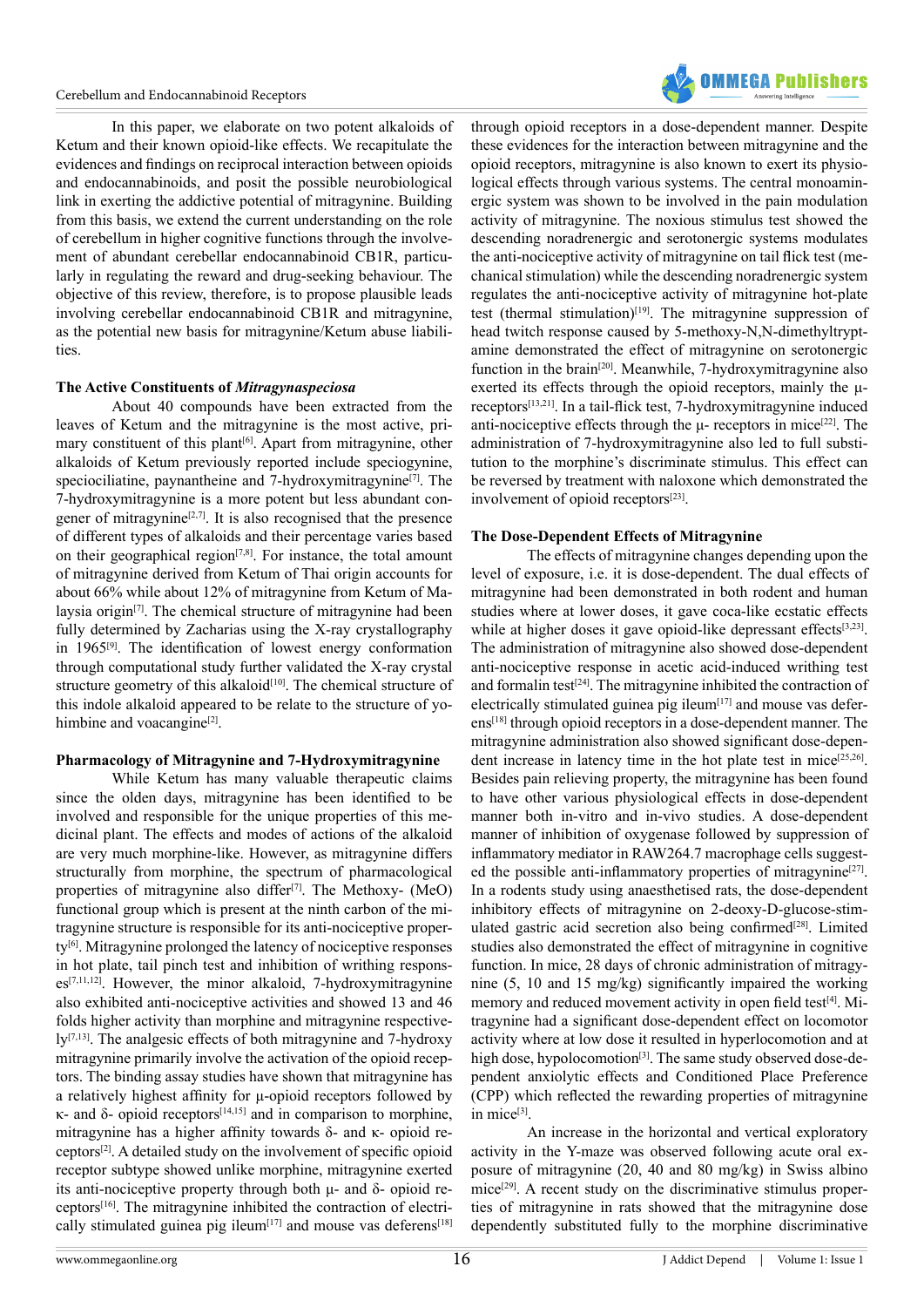stimulus<sup>[23]</sup>. Although this plant and its derivatives are known for their unique properties for posing both opioid- and psychostimulant-like drug effects, the exact central system and pathways which are involved in modulating the addictive reward process of mitragynine remains elusive.

#### **The Endocannabinoid System**

The Endocannabinoid (ECB) is a signalling system which consists of ECB ligands, receptors and enzymes which are responsible for their synthesis, hydrolysis and reuptake mechanism. The ligands of ECB system are anandamide, 2-arachidonic and 2-arachidonyl glycerol<sup>[30,31]</sup>. There are two subtypes of CBR, CB1R and CB2R. Although distributed throughout the body, the CB1R can be found more predominantly in the brain while the CB2R is more prominently found in the immune cells $[32,33]$ . The CB1R is seven trans membrane domain G-protein coupled receptor, thus the G protein activation mediates the signal transduction. Although the meso corticolimbic dopamine system is globally known for its pivotal role in reinforcing effects of drugs of abuse, the ECB system also plays a significant part in drug-seeking reinforced by drug-related cues and drug-relapse. The CB1R is well known for its role in mediating the effects of the psychoactive compounds<sup>[32]</sup>. In CBR1 knock-out mice, studies had the demonstrated the mice failure to acquire self-administration and CPP, as well as less withdrawal syndrome to morphine, nicotine, cocaine, alcohol, psycho stimulants and  $\Delta$ -9-Tetrahydrocannabinoid (THC)<sup>[\[34,35\]](#page-5-13)</sup>. Thus, given the similar properties between mitragynine and morphine and the known crosstalk between opioids and ECBs, it is plausible to postulate that the cannabinoid receptors may also be involved in mitragynine drug-seeking and reinforcement motivational behaviour within the brain reward pathways.

### **The Functional Interaction of Endogenous Cannabinoid and Opioid Systems**

Opiates and cannabis are two naturally occurring psychotropic drugs that are in use in human culture since the ancient times. Morphine which is being used as major analgesic, interacts with the ubiquitously distributed seven transmembrane G-protein coupled opioid receptors<sup>[\[36\]](#page-5-14)</sup>. On the other hand, the psychoactive effects of THC are centrally mediated by activation of the cannabinoid receptor of the ECB system. In addition to opioid system, the ECB system has been shown to involve in exerting the anti-nociceptive features of morphine and vice versa. Besides the anti-nociceptive effects, the reciprocal interaction between the opioid-ECB system also exists in reinforce-ment effects<sup>[\[37-39\]](#page-5-15)</sup>. Although the mitragynine is claimed to be opioid-like, however, the recent study on the involvement of ECB system in the anti-nociceptive property of acute mitragynine administration showed no participation of cannabinoid receptor[s\[26\].](#page-5-16) Nevertheless, the participation of the ECB in reinforcement and addictive effects of mitragynine is unknown.

#### **Cerebellum Functions: Beyond Motor Control**

Over several decades cerebellum is recognised as the maestro of motor control. The manifestation of motor in coordination of voluntary movement (termed ataxia) is linked to cerebellar lesion[s\[40\].](#page-5-17) However, the notions on involvement of cerebellum in cognitive functions started to revolve and were

being proposed by researchers two decades ago, particularly based from the findings of neuroimaging studies. The Positron Emission Topography (PET) study demonstrated the activation of cerebellum in relation to ejaculation<sup>[\[41\]](#page-5-18)</sup>. Further detailed study on this showed ejaculation related stimulation of the cerebellar dentate nucleus and anterior vermis<sup>[42]</sup>. In a different study, the observation of an increased mid-vermis granule neurons activation in relation to sexual provocation and ejaculation in rats hinted the involvement of cerebellum in heightened emotional response[s\[43\]](#page-5-20). Besides cerebellum involvement in semantic discrimination and sexual behaviour, its role in learning and memory has also been implicated. A human PET imaging study conducted to correlate the brain region activation in relation to spatial memory and object recognition revealed activation of the cerebellum with regards to long term memory retrieval<sup>[44]</sup>. The cerebellum has been implicated in fear memories. Furthermore, the role of cerebellum for perceptual events has been studied where fMRI imaging of the brain during a temporal-spatial task showed the involvement of lobule VII Crus I which implied cer-ebellar involvement in perceptual predictions<sup>[\[45\]](#page-5-22)</sup>.

#### **Implicating Cerebellum in Addiction**

In addition to executive, non-motor functions, evidences are accumulating for the role of cerebellum in development of drug addictive behaviour<sup>[40]</sup>. The basis to examine cerebellum and its role in cognitive functions and drug dependence can be tackled from the structural and functional connections the cerebellum has with various brain regions, such as the memory and brain rewards circuitry. The recorded neuronal responses in the amygdala and hippocampus following electrical stimulation of the cerebellar fastigial nucleus with relatively short delay times showed direct connections between the areas and cerebellum<sup>[46]</sup>. Furthermore, no delay was observed in the cerebellar vermis response time in fastigial nucleus in the lesioned cat<sup>[46]</sup>. In addition, human studies using the Transcranial Magnetic Stimulation (TMS) with stimulation across cerebellar vermis has resulted in an increased theta activity in the Pre-Frontal Cortex (PFC[\)\[47\].](#page-5-24) Findings of such studies further supported the earlier described cerebellar modulation of various cognitive, non-motor functions through functional pathways between cerebellum and other brain structures. Regarding the participation of cerebellum in addiction and relapse, emerging body of evidences suggested the fronto-cerebellar circuitry (Figure 1.1) to implicate cerebellum in the drug-seeking motivated behaviour. The PFC is wellknown for its involvement in executive controls such as decision making and emotion. The PFC is highly associated to the brain's reward circuit, the limbic system. The cerebellum, on the other hand, is interconnected to the PFC through the reciprocal connection between Brodmann area 9 and 46 of PFC and cerebellum via dentate nuclei which project through thalamus while the PFC sends feedback via the pontine nuclei<sup>[\[48\]](#page-5-25)</sup>. The Brodmann area 9 which is also known as the dorsal PFC acts as one of the important component in regulating the reward process.

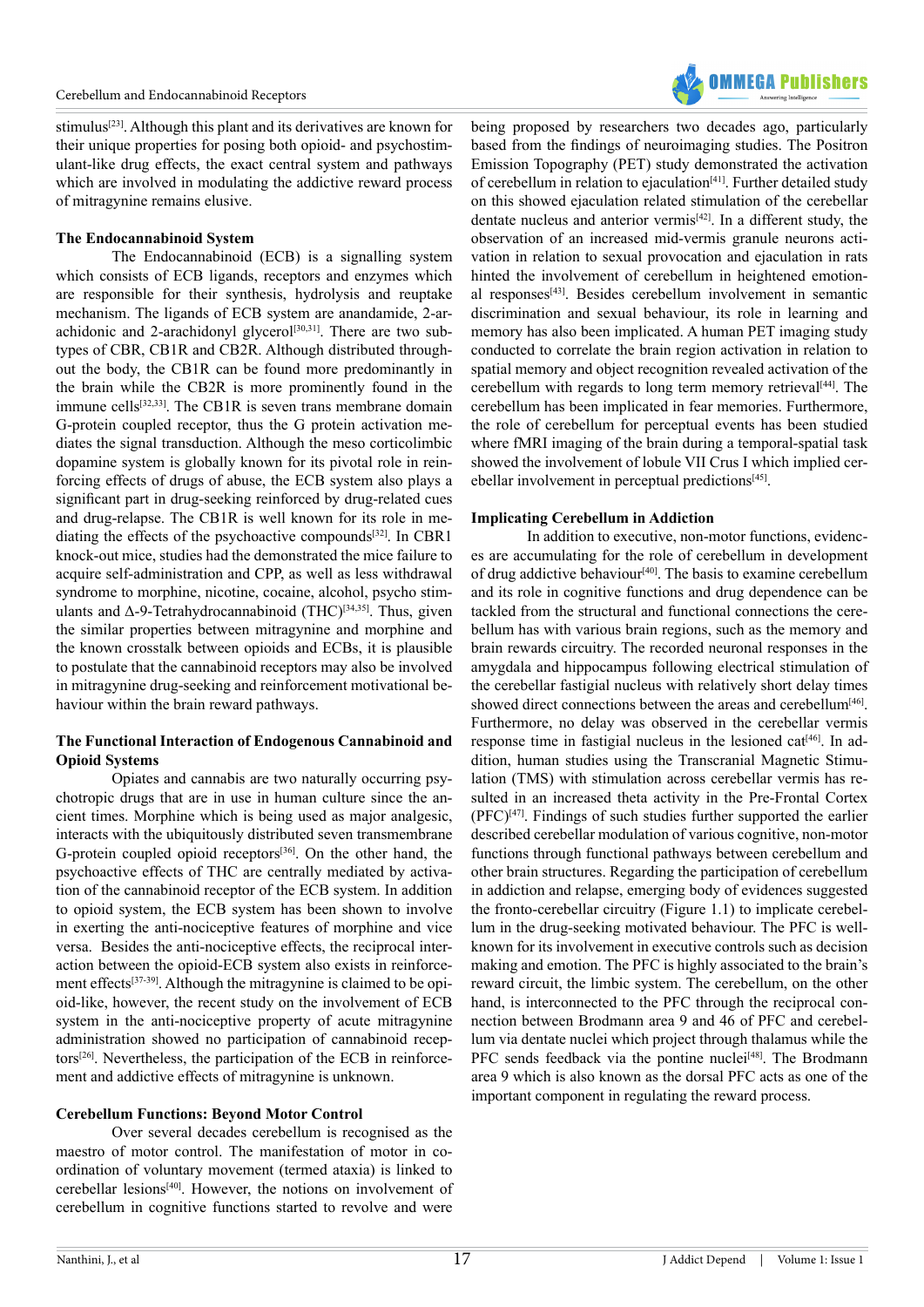



**Figure 1:** The schematic illustration of the cerebello-thalamocortical and cerebello-ventral tegmental circuit pathway. In both circuits, the projections originate from the cerebellar cortex which projects into the dentate nuclei of cerebellar white matter. In the cerebello-thalamocortical circuit, the projection from dentate nuclei will projects to the thalamic nuclei of thalamus and terminates in the prefrontal cortex. In cerebello-ventral tegmental circuit, the projection from dentate nuclei will project into the pontine-reticular nuclei of tegmentum that in turn projects into ventral tegmental area via pedunculopontine of brain stem. The VTA dopaminergic cell bodies finally terminate in the PFC.

Moreover, the cerebellar projections also projects to the mesolimbic Ventral Tegmental Area (VTA) via cerebellar dentate nuclei which pass thorough the reticulo-tegmental nuclei that project to pedunculopontine nuclei. The VTA dopaminergic cell bodies finally terminate in the PFC (Figure  $1.1$ )<sup>[\[49-52\]](#page-5-26)</sup>. Taken together, these anatomical connections suggest the reciprocal interaction between the PFC and the cerebellum in cognition regulation as well as the possible dopamine release in mesolimbic VTA and in PFC activated by the cerebellar projection.

The relevance of the PFC and cerebellum working in parallel has been shown through data from several studies. The alterations or diminished fronto-cerebellar circuitry in relation to drug usage has been observed. The fMRI study on working memory of alcoholics showed greater activation of the frontal together with the activation of cerebellar regions in order to achieve the equal performance level as compared with controls[\[53\]](#page-5-27). Similarly, the study on the working memory of cocaine users showed cerebellar hyperactivity to compensate the hypoactivity of cingulate cortex $[54]$ . Analysis of alcohol dependents showed activation of dorsolateral PFC-cerebellar VIII system during resting state while the dorsolateral PFC-cerebellar VI system were activated during task engaged. The observed results were in parallel to normal subjects and thus added evidence for the recruitment of cerebellar-based functional networks as a compensatory act by the brain for normal functionality<sup>[\[55\]](#page-5-29)</sup>. The study on subordinate hand finger tapping task in alcohol abstainers correlated with the deficits in functionality of pre motor Brodmann area 6 and cerebellar Lobule VI as well as prefrontal Brodmann area 9 and cerebellar Lobule VIII<sup>[56]</sup>. The fMRI study on the neural activity and functional reorganisation in heroin dependent subjects showed decreased amplitude of low frequency fluctuation in prefrontal regions accompanied by increase in cerebellar region<sup>[57]</sup>. Also, the cerebellum encodes an internal model that reproduces the properties of PFC. Therefore, in the event of decrease in the functionality of PFC the cerebellum which has previously stored the information from PFC will be activated to

represent the PF[C\[58\]](#page-6-0). Collectively, these findings imply cerebellar activation in the event of reduced prefrontal control activity. These anatomico-functional arguments lend cohesive arguments in extending the involvement of cerebellum in reward paradigm and modulation of drug-seeking behaviour.

**OMMEGA Publis** 

The plausible leads for the involvement of cerebellum in drug seeking behaviour can be seen from the dopaminergic neurons in the cerebellum. The observation of a decreased in the level of cerebellar dopamine following lesions in the midbrain dopaminergic regions, proved that the dopaminergic cell bodies projected from the retrorubal-substania nigra-VTA to the cerebellu[m\[59\].](#page-6-1) The presence of dopaminergic A10 group in both primates<sup>[60]</sup> and rodents<sup>[61]</sup> has been identified. The projection of A10 cell group from VTA into rat cerebellar cortex terminates at the GL and PL[\[61\].](#page-6-3) In an immune cytochemical study, the widespread innervations of dopamine fibres in the rat cerebellum reported presence of intense amount of dopamine afferent fibres in the  $ML^{[62]}$ . The study also demonstrated the presence of dopamine membrane transporters in the cerebellar vermis, granule cell layer[s\[63\]](#page-6-5). The study on the human cerebellum revealed the presence of mRNA for Dopamine Transporter (DAT) in the structure<sup>[\[64\]](#page-6-6)</sup>. While the cerebellum receives projections from the VTA, the VTA itself receives cathecolamine fibres<sup>[\[65\]](#page-6-7)</sup> and fibre from lateral and interpositus cerebellar nuclei<sup>[\[61\]](#page-6-3)</sup>.

Besides these, analogous to the limbic circuit dopamine, the cerebellar dopamine system has also been observed to participate in drug related activities. Klitenick and co-workers showed increased c-fos expression in rat cerebellum following administration of cocaine and dextro amphetamine. The expression was eradicated by SCH233390, D1 receptor antagonist<sup>[66]</sup>. In addition, an upregulation of cerebellar D2-like receptors was detected following inoculation of dextro amphetamine in rats<sup>[67]</sup>. Cocaine has been reported to sensitise c-fos mRNA in the cerebellum with the aid of dopamine D1 and D2 receptors<sup>[68]</sup>. Together, these results suggest that the cerebellum is likely to be involved in development of addictive behaviour.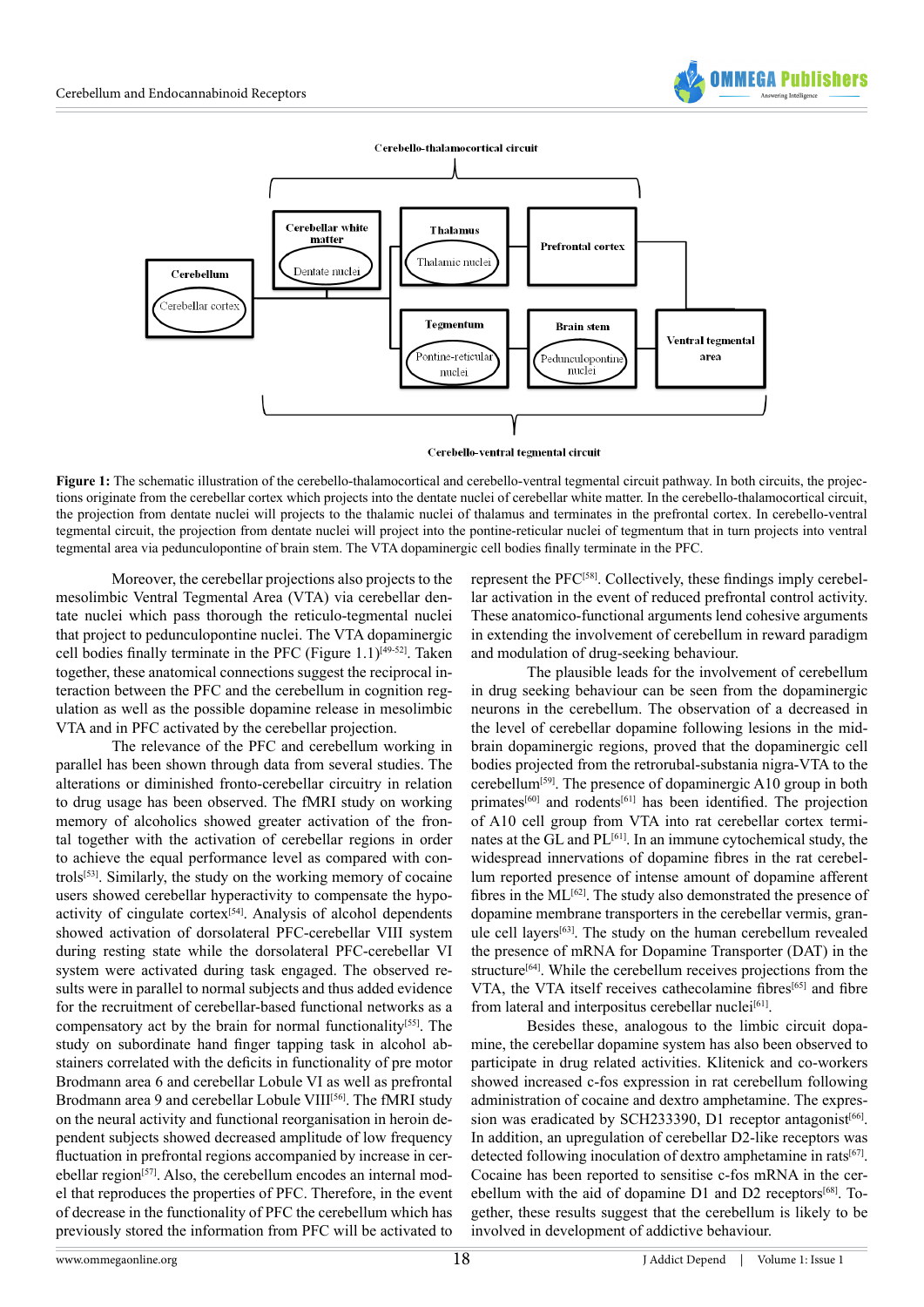

Moreover, in relation to the endocannabinoid system, the CB1R that are widely spread in brain with a vast expression in the cerebellum<sup>[69,70]</sup>. The CB1R are highly expressed in ML, Climbing Fibre (CF), Parallel Fibre (PF) and BC especially at the BC-PC synaps[e\[71\].](#page-6-12) Meanwhile, in younger animals, the presence of CB1R has been detected in axons and synaptic terminals of cerebellar BC, SC and PF and CF[\[72\].](#page-6-13) The CB1R are expressed predominantly at presynaptic of the neurons that synapse onto PC. The Long Term Depression (LDP) and Long Term Potentiation (LTP) represent the key candidate mechanisms for learning and memory processes associated with addiction<sup>[73,74]</sup>. The cerebellar CB1R in PF regulates short term plasticity and LTD<sup>[\[75\]](#page-6-15)</sup>. Thus, the CB1R induced cerebellar synaptic plasticity may causatively contribute to drug addictive behaviour.

The role of CB1 in modulating the dopaminergic system is known as one of the mechanisms in drug addiction. The inhibition of Gamma-Aminobutyric Acid (GABA) release will cause an increase in the dopamine release<sup>[\[76-78\]](#page-6-16)</sup>. In cerebellum, the CB1R are localised in presynaptic GABAergic neurons. The signalling of these presynaptically expressed CB1R could depress the GABA release which in turn increases the dopamine level. Thus, within the cerebellum, the activation of presynaptically located CB1R possibly depresses GABA release and eventually disinhibits the dopaminergic system. This shows a predominant role of cerebellar CB1R in inactivating the GABAergic pathways and contributes to the development of addictive behaviour.

The role of ECB system as retrograde messenger candidates in cerebellum has been demonstrated. In a study, the activation of CF of Naval Medical Research Institute (NMRI) mice brain slices triggers the production of ECBs. The post synaptically produced ECBs bind to presynaptic CB1R which in turn inhibit the GABAergic input to PC. The reversal of this effect by CB1R antagonist, rimonabant further validates the role of CB1R as retrograde messenger in cerebellum<sup>[79]</sup>. Overall, the CB1R mediated cerebellar plasticity and fine-tuned regulation of neural transmission may also contribute to the development of drug addiction, dependence and relapse.

#### **Conclusion**

The emerging new psychoactive substances, in particular the phytochemical of plant mitragynine from *Mitragyna speciosa* (Ketum) has become a global concern. Mitragynine's potential as a psychoactive plant appeared anecdotally as an opium substitute and has since emerged with an abuse liability. Targets within the brain-reward circuitry are implicated in drug-induced synaptic plasticity of addiction. The involvement of ECB system in positive modulatory effects triggering the addiction and relapse has been assessed. Also, the ECB system represents a novel class of signalling molecules that contribute to short- and long-term synaptic plasticity throughout the brain through the interaction of CB1R. The interaction between opioids and ECB system in reinforcing effects of addictive drugs and in modulating the synaptic plasticity has been elaborated.

Although the meso corticolimbic dopaminergic region has always been recognised to be central to reward processing, recent evidences implicate the involvement of the cerebellum in cognitive functions with an emerging role in the transition from a pattern of recreational drug taking to the development of an addictive pattern of behaviour. The neuroplasticity changes in

the cerebellum have been shown to be mediated by endocannabinoid-dependent cellular mechanisms. The ubiquitous CB1R in cerebellum could be the main signalling molecule that may mediate the neuroplasticity changes in the cerebellum contributing for the involvement of the cerebellum in drug-induced conditioned memory. Thus, given mitragynine's opioid agonism, it is postulated that the CB1R within the cerebellum may well represent the novel neurochemical basis of mitragynine/Ketum abuse liabilities. Further research is warranted to ascertain the role of CB1R as potential candidate within the cerebellum and its connection with the brain rewards circuitry.

### **References**

<span id="page-4-0"></span>[1. Gong, F., H-p, Gu., Q-t, Xu., et al. Genus Mitragyna: Ethnomedici](http://inforesights.com/phytopharmacology/files/pp3v2i4.pdf)[nal uses and pharmacological studies. \(2012\) Phytopharmacology 3\(2\):](http://inforesights.com/phytopharmacology/files/pp3v2i4.pdf) [263-272.](http://inforesights.com/phytopharmacology/files/pp3v2i4.pdf)

<span id="page-4-2"></span>[2. Hassan, Z., Muzaimi, M., Navaratnam, V., et al. From Kratom to](http://www.ncbi.nlm.nih.gov/pubmed/23206666) [mitragynine and its derivatives: physiological and behavioural effects](http://www.ncbi.nlm.nih.gov/pubmed/23206666) [related to use, abuse, and addiction. \(2013\) Neurosci Biobehav Rev](http://www.ncbi.nlm.nih.gov/pubmed/23206666) [37\(2\): 138-151.](http://www.ncbi.nlm.nih.gov/pubmed/23206666)

<span id="page-4-1"></span>[3. Yusoff , N.H., Suhaimi, F.W., Vadivelu, R.K., et al. Abuse potential](http://www.ncbi.nlm.nih.gov/pubmed/25262913) [and adverse cognitive effects of mitragynine \(kratom\). \(2014\) Addic](http://www.ncbi.nlm.nih.gov/pubmed/25262913)[tion biology.](http://www.ncbi.nlm.nih.gov/pubmed/25262913)

<span id="page-4-3"></span>[4. Chittrakarn, S., Sawangjaroen, K., Prasettho, S., et al. Inhibitory ef](http://www.ncbi.nlm.nih.gov/pubmed/18191353)[fects of kratom leaf extract \(Mitragyna speciosa Korth.\) on the rat gas](http://www.ncbi.nlm.nih.gov/pubmed/18191353)[trointestinal tract. \(2008\) J Ethnopharmacol 116\(1\): 173-178.](http://www.ncbi.nlm.nih.gov/pubmed/18191353) 

[5. Apryani, E., Hidayat, M.T., Moklas, M.A., et al. Effects of mitragy](http://www.ncbi.nlm.nih.gov/pubmed/20371280)[nine from Mitragyna speciosa Korth leaves on working memory. \(2010\)](http://www.ncbi.nlm.nih.gov/pubmed/20371280) [J Ethnopharmacol. 129\(3\): 357-360.](http://www.ncbi.nlm.nih.gov/pubmed/20371280)

<span id="page-4-4"></span>[6. Stolt, A.C., Schroder, H., Neurath, H., et al. Behavioral and neu](http://www.ncbi.nlm.nih.gov/pubmed/23846544)[rochemical characterization of kratom \(Mitragyna speciosa\) extract.](http://www.ncbi.nlm.nih.gov/pubmed/23846544) [\(2014\) Psychopharmacology 231\(1\): 13-25.](http://www.ncbi.nlm.nih.gov/pubmed/23846544) 

<span id="page-4-5"></span>[7. Adkins, J.E., Boyer, E.W., McCurdy, C.R. Mitragyna speciosa, a psy](http://www.ncbi.nlm.nih.gov/pubmed/21050173)[choactive tree from Southeast Asia with opioid activity. \(2011\) Curr](http://www.ncbi.nlm.nih.gov/pubmed/21050173) [Top Med chem 11\(9\): 1165-1175.](http://www.ncbi.nlm.nih.gov/pubmed/21050173)

[8. Takayama, H. Chemistry and pharmacology of analgesic indole al](http://www.ncbi.nlm.nih.gov/pubmed/15304982)[kaloids from the rubiaceous plant, Mitragyna speciosa. \(2004\) Chem](http://www.ncbi.nlm.nih.gov/pubmed/15304982) [Pharm Bull 52\(8\): 916-928.](http://www.ncbi.nlm.nih.gov/pubmed/15304982) 

<span id="page-4-6"></span>[9. Babu, K.M., McCurdy, C.R., Boyer, E.W. Opioid receptors and legal](http://www.ncbi.nlm.nih.gov/pubmed/18259963) [highs: Salvia divinorum and Kratom. \(2008\) Clin Toxicol \(Phila\) 46\(2\):](http://www.ncbi.nlm.nih.gov/pubmed/18259963) [146-152.](http://www.ncbi.nlm.nih.gov/pubmed/18259963) 

<span id="page-4-7"></span>[10. Zacharias, D., Rosenstein, R., Jeffrey, G. The structure of mitragy](http://scripts.iucr.org/cgi-bin/paper?a04695)[nine hydroiodide. \(1965\) Acta Crystallographica 18\(6\): 1039-1043.](http://scripts.iucr.org/cgi-bin/paper?a04695)

[11. Liu, H., McCurdy, C.R., Doerksen, R.J. Computational Study on the](http://www.ncbi.nlm.nih.gov/pubmed/21293786) [Conformations of Mitragynine and Mitragynaline. \(2010\) Theochem](http://www.ncbi.nlm.nih.gov/pubmed/21293786) [945\(1-3\): 57-63.](http://www.ncbi.nlm.nih.gov/pubmed/21293786)

[12. Reanmongkol, W., Keawpradub, N., Sawangjaroen, K. Effects of](http://www.researchgate.net/publication/26469428_Effects_of_the_extracts_from_Mitragyna_speciosa_Korth._leaves_on_analgesic_and_behavioral_activities_in_experimental_animals) [the extracts from Mitragyna speciosa Korth. leaves on analgesic and](http://www.researchgate.net/publication/26469428_Effects_of_the_extracts_from_Mitragyna_speciosa_Korth._leaves_on_analgesic_and_behavioral_activities_in_experimental_animals) [behavioral activities in experimental animals. \(2007\) Songklanakarin J](http://www.researchgate.net/publication/26469428_Effects_of_the_extracts_from_Mitragyna_speciosa_Korth._leaves_on_analgesic_and_behavioral_activities_in_experimental_animals) [Sci Technol 29\(Suppl 1\): 39-48.](http://www.researchgate.net/publication/26469428_Effects_of_the_extracts_from_Mitragyna_speciosa_Korth._leaves_on_analgesic_and_behavioral_activities_in_experimental_animals)

<span id="page-4-10"></span>[13. Sabetghadam, A., Ramanathan, S., Mansor, S.M. The evaluation of](http://www.ncbi.nlm.nih.gov/pubmed/21808563) [antinociceptive activity of alkaloid, methanolic, and aqueous extracts of](http://www.ncbi.nlm.nih.gov/pubmed/21808563) [Malaysian Mitragyna speciosa Korth leaves in rats. \(2010\) Pharmacog](http://www.ncbi.nlm.nih.gov/pubmed/21808563)[nosy Res 2\(3\): 181-185.](http://www.ncbi.nlm.nih.gov/pubmed/21808563)

<span id="page-4-8"></span>[14. Matsumoto, K., Horie, S., Ishikawa, H., et al. Antinociceptive effect](http://www.ncbi.nlm.nih.gov/pubmed/14969718) [of 7-hydroxymitragynine in mice: Discovery of an orally active opioid](http://www.ncbi.nlm.nih.gov/pubmed/14969718) [analgesic from the Thai medicinal herb Mitragyna speciosa. \(2004\) Life](http://www.ncbi.nlm.nih.gov/pubmed/14969718) [sciences 74\(17\): 2143-2155.](http://www.ncbi.nlm.nih.gov/pubmed/14969718) 

[15. Yamamoto, L.T., Horie, S., Takayama, H., et al. Opioid receptor](http://www.ncbi.nlm.nih.gov/pubmed/10428019) [agonistic characteristics of mitragynine pseudoindoxyl in comparison](http://www.ncbi.nlm.nih.gov/pubmed/10428019) [with mitragynine derived from Thai medicinal plant Mitragyna specio](http://www.ncbi.nlm.nih.gov/pubmed/10428019)[sa. \(1999\) Gen Pharmacol 33\(1\): 73-81.](http://www.ncbi.nlm.nih.gov/pubmed/10428019)

<span id="page-4-9"></span>[16. Boyer, E.W., Babu, K.M., Adkins, J.E. Self-treatment of opioid](http://www.ncbi.nlm.nih.gov/pubmed/18482427) [withdrawal using kratom \(Mitragynia speciosa korth\). \(2008\) Addiction](http://www.ncbi.nlm.nih.gov/pubmed/18482427)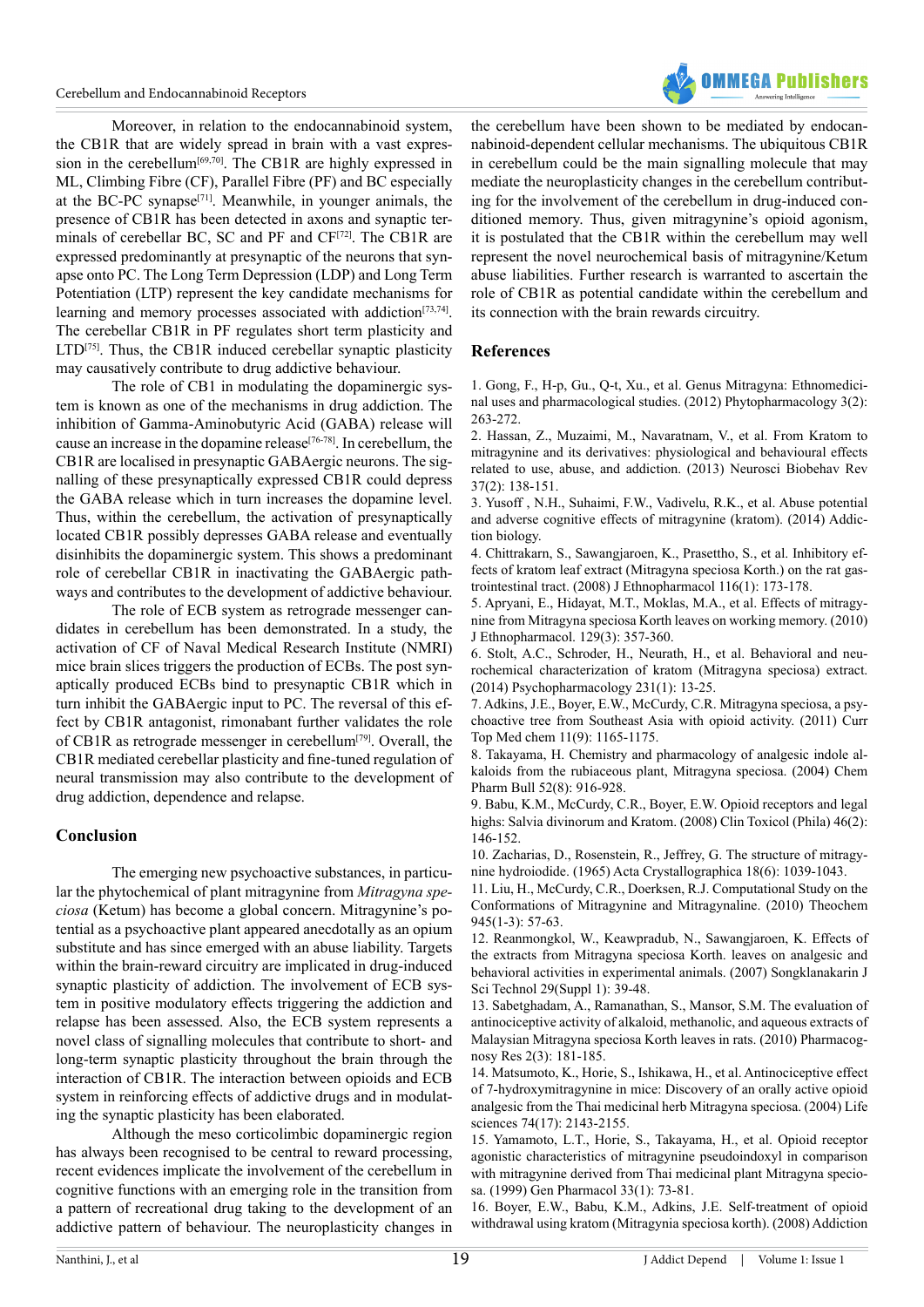

#### [103\(6\): 1048-1050.](http://www.ncbi.nlm.nih.gov/pubmed/18482427)

<span id="page-5-0"></span>[17. Thongpradichote, S., Matsumoto, K., Tohda, M., et al. Identifica](http://www.ncbi.nlm.nih.gov/pubmed/9585164)[tion of opioid receptor subtypes in antinociceptive actions of supraspi](http://www.ncbi.nlm.nih.gov/pubmed/9585164)[nally-administered mitragynine in mice. \(1998\) Life sciences 62\(16\):](http://www.ncbi.nlm.nih.gov/pubmed/9585164)  [1371-1378.](http://www.ncbi.nlm.nih.gov/pubmed/9585164) 

<span id="page-5-1"></span>[18. Watanabe, K., Yano, S., Horie, S. Inhibitory effect of mitragynine,](http://www.ncbi.nlm.nih.gov/pubmed/9061050)  [an alkaloid with analgesic effect from Thai medicinal plant Mitragyna](http://www.ncbi.nlm.nih.gov/pubmed/9061050)  [speciosa, on electrically stimulated contraction of isolated guinea-pig](http://www.ncbi.nlm.nih.gov/pubmed/9061050)  [ileum through the opioid receptor. \(1997\) Life sciences 60\(12\): 933-](http://www.ncbi.nlm.nih.gov/pubmed/9061050) [942.](http://www.ncbi.nlm.nih.gov/pubmed/9061050) 

<span id="page-5-2"></span>[19. Matsumoto, K., Yamamoto, L.T., Watanabe, K., et al. Inhibitory ef](http://www.ncbi.nlm.nih.gov/pubmed/16107269)[fect of mitragynine, an analgesic alkaloid from Thai herbal medicine,](http://www.ncbi.nlm.nih.gov/pubmed/16107269)  [on neurogenic contraction of the vas deferens. \(2005\) Life sciences](http://www.ncbi.nlm.nih.gov/pubmed/16107269)  [78\(2\):187-194.](http://www.ncbi.nlm.nih.gov/pubmed/16107269)

<span id="page-5-3"></span>[20. Matsumoto, K., Mizowaki, M., Suchitra, T., et al. Central antinoci](http://www.ncbi.nlm.nih.gov/pubmed/8982722)[ceptive effects of mitragynine in mice: contribution of descending nor](http://www.ncbi.nlm.nih.gov/pubmed/8982722)[adrenergic and serotonergic systems. \(1996\) Eur J Pharmacol 317\(1\):](http://www.ncbi.nlm.nih.gov/pubmed/8982722)  [75-81.](http://www.ncbi.nlm.nih.gov/pubmed/8982722)

[21. Matsumoto, K., Mizowaki, M., Takayama, H., et al. Suppressive](http://www.ncbi.nlm.nih.gov/pubmed/9164589)  [effect of mitragynine on the 5-methoxy-N, N-dimethyltryptamine-in](http://www.ncbi.nlm.nih.gov/pubmed/9164589)[duced head-twitch response in mice. \(1997\) Pharmacol Biochem Behav](http://www.ncbi.nlm.nih.gov/pubmed/9164589)  [57\(1\): 319-323.](http://www.ncbi.nlm.nih.gov/pubmed/9164589)

<span id="page-5-5"></span><span id="page-5-4"></span>[22. Matsumoto, K., Hatori, Y., Murayama, T., et al. Involvement of](http://www.ncbi.nlm.nih.gov/pubmed/16978601)  [mu-opioid receptors in antinociception and inhibition of gastrointesti](http://www.ncbi.nlm.nih.gov/pubmed/16978601)[nal transit induced by 7-hydroxymitragynine, isolated from Thai herbal](http://www.ncbi.nlm.nih.gov/pubmed/16978601)  [medicine Mitragyna speciosa. \(2006\) Eur J pharmacol 549\(1-3\): 63-70.](http://www.ncbi.nlm.nih.gov/pubmed/16978601)  [23. Matsumoto, K., Horie, S., Takayama, H., et al. Antinociception, tol](http://www.ncbi.nlm.nih.gov/pubmed/16169018)[erance and withdrawal symptoms induced by 7-hydroxymitragynine,](http://www.ncbi.nlm.nih.gov/pubmed/16169018)  [an alkaloid from the Thai medicinal herb Mitragyna speciosa. \(2005\)](http://www.ncbi.nlm.nih.gov/pubmed/16169018)  [Life sciences 78\(1\): 2-7.](http://www.ncbi.nlm.nih.gov/pubmed/16169018) 

<span id="page-5-6"></span>[24. Harun, N., Hassan, Z., Navaratnam, V., et al. Discriminative stim](http://www.ncbi.nlm.nih.gov/pubmed/25616583)[ulus properties of mitragynine \(kratom\) in rats. \(2015\) Psychopharma](http://www.ncbi.nlm.nih.gov/pubmed/25616583)[cology 232\(13\): 2227-2238.](http://www.ncbi.nlm.nih.gov/pubmed/25616583)

<span id="page-5-7"></span>[25. Shaik Mossadeq, W.M., Sulaiman, M.R., Tengku Mohamad, TA., et](http://www.ncbi.nlm.nih.gov/pubmed/19648761)  [al. Anti-inflammatory and antinociceptive effects of Mitragyna specio](http://www.ncbi.nlm.nih.gov/pubmed/19648761)[sa Korth methanolic extract. \(2009\) Med Princ Pract 18\(5\): 378-384.](http://www.ncbi.nlm.nih.gov/pubmed/19648761)

<span id="page-5-16"></span>[26. Sabetghadam, A., Navaratnam, V., Mansor, S.M. Dose–Response](http://onlinelibrary.wiley.com/doi/10.1002/ddr.21052/abstract)  [Relationship, Acute Toxicity, and Therapeutic Index between the Alka](http://onlinelibrary.wiley.com/doi/10.1002/ddr.21052/abstract)[loid Extract of Mitragyna speciosa and Its Main Active Compound Mi](http://onlinelibrary.wiley.com/doi/10.1002/ddr.21052/abstract)[tragynine in Mice. \(2013\) Drug Development Research 74\(1\): 23-30.](http://onlinelibrary.wiley.com/doi/10.1002/ddr.21052/abstract)

<span id="page-5-8"></span>[27. Shamima, A.R., Fakurazi, S., Hidayat, M.T., et al. Antinociceptive](http://www.mdpi.com/1422-0067/13/9/11427)  [Action of Isolated Mitragynine from Mitragyna Speciosa through Acti](http://www.mdpi.com/1422-0067/13/9/11427)[vation of Opioid Receptor System. \(2012\) International Journal of Mo](http://www.mdpi.com/1422-0067/13/9/11427)[lecular Sciences 13\(9\): 11427-11442.](http://www.mdpi.com/1422-0067/13/9/11427)

<span id="page-5-9"></span>[28. Utar, Z., Majid, M.I., Adenan, M.I., et al. Mitragynine inhibits the](http://www.ncbi.nlm.nih.gov/pubmed/21513785)  [COX-2 mRNA expression and prostaglandin E\(2\) production induced](http://www.ncbi.nlm.nih.gov/pubmed/21513785)  [by lipopolysaccharide in RAW264.7 macrophage cells. \(2011\) J Ethno](http://www.ncbi.nlm.nih.gov/pubmed/21513785)[pharmacol 136\(1\): 75-82.](http://www.ncbi.nlm.nih.gov/pubmed/21513785)

<span id="page-5-10"></span>[29. Tsuchiya, S., Miyashita, S., Yamamoto, M., et al. Effect of mitragy](http://www.ncbi.nlm.nih.gov/pubmed/12044808)[nine, derived from Thai folk medicine, on gastric acid secretion through](http://www.ncbi.nlm.nih.gov/pubmed/12044808)  [opioid receptor in anesthetized rats. \(2002\) Eur J pharmacol 443\(1\):](http://www.ncbi.nlm.nih.gov/pubmed/12044808)  [185-188.](http://www.ncbi.nlm.nih.gov/pubmed/12044808)

<span id="page-5-11"></span>[30. Hazim, A.I., Mustapha, M., Mansor, S.M. The effects on motor be](http://www.academicjournals.org/article/article1381415406_Hazim et al.pdf)[haviour and short-term memory tasks in mice following an acute ad](http://www.academicjournals.org/article/article1381415406_Hazim et al.pdf)[ministration of Mitragyna speciosa alkaloid extract and mitragynine.](http://www.academicjournals.org/article/article1381415406_Hazim et al.pdf)  [\(2011\) Journal of Medicinal Plants Research 5\(24\): 5810-5817.](http://www.academicjournals.org/article/article1381415406_Hazim et al.pdf)

[31. Hanus, L., Abu-Lafi, S., Fride, E., et al. 2-arachidonyl glyceryl](http://www.ncbi.nlm.nih.gov/pubmed/11259648)  [ether, an endogenous agonist of the cannabinoid CB1 receptor. \(2001\)](http://www.ncbi.nlm.nih.gov/pubmed/11259648)  [Proc Natl Acad Sci USA 98\(7\): 3662-3665.](http://www.ncbi.nlm.nih.gov/pubmed/11259648) 

<span id="page-5-12"></span>[32. Fride, E. Endocannabinoids in the central nervous system--an over](http://www.ncbi.nlm.nih.gov/pubmed/12052038)[view. \(2002\) Prostaglandins Leukot Essent Fatty Acids 66\(2-3\): 221-](http://www.ncbi.nlm.nih.gov/pubmed/12052038) [233.](http://www.ncbi.nlm.nih.gov/pubmed/12052038) 

[33. Kreitzer, AC., Regehr, WG. Retrograde signaling by endocannabi](http://www.ncbi.nlm.nih.gov/pubmed/12049940)[noids. \(2002\) Curr Opin Neurobiol 12\(3\): 324-330.](http://www.ncbi.nlm.nih.gov/pubmed/12049940)

<span id="page-5-13"></span>[34. Maldonado, R., Valverde, O., Berrendero, F. Involvement of the en](http://www.ncbi.nlm.nih.gov/pubmed/16483675)[docannabinoid system in drug addiction. \(2006\) Trends Neurosci 29\(4\):](http://www.ncbi.nlm.nih.gov/pubmed/16483675)  [225-232.](http://www.ncbi.nlm.nih.gov/pubmed/16483675)

[35. Pacher, P., Batkai, S., Kunos, G. The endocannabinoid system as](http://www.ncbi.nlm.nih.gov/pubmed/16968947) [an emerging target of pharmacotherapy. \(2006\) Pharmacol Rev 58\(3\):](http://www.ncbi.nlm.nih.gov/pubmed/16968947) [389-462.](http://www.ncbi.nlm.nih.gov/pubmed/16968947) 

<span id="page-5-14"></span>[36. Justinova, Z., Panlilio, L.V., Goldberg, S.R. Drug addiction. \(2009\)](http://www.ncbi.nlm.nih.gov/pmc/articles/PMC3039293/) [Current topics in behavioral neurosciences. 1: 309-346.](http://www.ncbi.nlm.nih.gov/pmc/articles/PMC3039293/)

<span id="page-5-15"></span>[37. Waldhoer, M., Bartlett, S.E., Whistler, J.L. Opioid receptors. \(2004\)](http://www.ncbi.nlm.nih.gov/pubmed/15189164) [Annu Rev Biochem 73: 953-990.](http://www.ncbi.nlm.nih.gov/pubmed/15189164)

[38. Ledent, C., Valverde, O., Cossu, G., et al. Unresponsiveness to](http://www.ncbi.nlm.nih.gov/pubmed/9888857) [cannabinoids and reduced addictive effects of opiates in CB1 receptor](http://www.ncbi.nlm.nih.gov/pubmed/9888857) [knockout mice. \(1999\) Science 283\(5400\): 401-404.](http://www.ncbi.nlm.nih.gov/pubmed/9888857)

[39. Solinas, M., Goldberg, S.R. Involvement of mu-, delta- and kap](http://www.ncbi.nlm.nih.gov/pubmed/15619107)[pa-opioid receptor subtypes in the discriminative-stimulus effects of](http://www.ncbi.nlm.nih.gov/pubmed/15619107) [delta-9-tetrahydrocannabinol \(THC\) in rats. \(2005\) Psychopharmacol](http://www.ncbi.nlm.nih.gov/pubmed/15619107)[ogy 179\(4\): 804-812.](http://www.ncbi.nlm.nih.gov/pubmed/15619107) 

<span id="page-5-17"></span>[40. Solinas, M., Goldberg, S.R. Motivational effects of cannabinoids](http://www.ncbi.nlm.nih.gov/pubmed/15812567) [and opioids on food reinforcement depend on simultaneous activation](http://www.ncbi.nlm.nih.gov/pubmed/15812567) [of cannabinoid and opioid systems. \(2005\) Neuropsychopharmacology](http://www.ncbi.nlm.nih.gov/pubmed/15812567) [30\(11\): 2035-2045.](http://www.ncbi.nlm.nih.gov/pubmed/15812567)

<span id="page-5-18"></span>[41. Miquel, M., Toledo, R., Garcia, L.I., et al. Why should we keep](http://www.ncbi.nlm.nih.gov/pubmed/19630735) [the cerebellum in mind when thinking about addiction? \(2009\) Current](http://www.ncbi.nlm.nih.gov/pubmed/19630735) [Drug Abuse Rev 2\(1\): 26-40.](http://www.ncbi.nlm.nih.gov/pubmed/19630735)

<span id="page-5-19"></span>[42. Holstege, G., Georgiadis, J.R., Paans, A.M., et al. Brain activation](http://www.jneurosci.org/content/23/27/9185.abstract) [during human male ejaculation. \(2003\) J Neurosci 23\(27\): 9185-9193.](http://www.jneurosci.org/content/23/27/9185.abstract)

<span id="page-5-20"></span>[43. Georgiadis, J.R., Reinders, A.A., Van der Graaf, F.H., et al. Brain](http://www.ncbi.nlm.nih.gov/pubmed/17413656) [activation during human male ejaculation revisited. \(2007\) Neuroreport](http://www.ncbi.nlm.nih.gov/pubmed/17413656) [18\(6\): 553-557.](http://www.ncbi.nlm.nih.gov/pubmed/17413656)

<span id="page-5-21"></span>[44. Manzo, J., Miquel, M., Toledo, R., et al. Fos expression at the cere](http://www.ncbi.nlm.nih.gov/pubmed/17936859)[bellum following non-contact arousal and mating behavior in male rats.](http://www.ncbi.nlm.nih.gov/pubmed/17936859) [\(2008\) Physiol Behav 93\(1-2\): 357-363.](http://www.ncbi.nlm.nih.gov/pubmed/17936859) 

<span id="page-5-22"></span>[45. Moscovitch, C., Kapur, S., Kohler, S., et al. Distinct neural cor](http://www.ncbi.nlm.nih.gov/pmc/articles/PMC42033/)[relates of visual long-term memory for spatial location and object iden](http://www.ncbi.nlm.nih.gov/pmc/articles/PMC42033/)[tity: a positron emission tomography study in humans. \(1995\) Proc Natl](http://www.ncbi.nlm.nih.gov/pmc/articles/PMC42033/) [Acad Sci USA 92\(9\): 3721-3725.](http://www.ncbi.nlm.nih.gov/pmc/articles/PMC42033/) 

<span id="page-5-23"></span>[46. O'Reilly, J.X., Mesulam, M.M., Nobre, A.C. The cerebellum pre](http://www.ncbi.nlm.nih.gov/pubmed/18305258)[dicts the timing of perceptual events. \(2008\) J Neurosci 28\(9\): 2252-](http://www.ncbi.nlm.nih.gov/pubmed/18305258) [2260.](http://www.ncbi.nlm.nih.gov/pubmed/18305258) 

<span id="page-5-24"></span>[47. Heath, R.G., Dempesy, CW., Fontana, C.J., et al. Cerebellar stimu](http://www.ncbi.nlm.nih.gov/pubmed/728506)[lation: effects on septal region, hippocampus, and amygdala of cats and](http://www.ncbi.nlm.nih.gov/pubmed/728506) [rats. \(1978\) Biol Psychiatry 13\(5\): 501-529.](http://www.ncbi.nlm.nih.gov/pubmed/728506) 

<span id="page-5-25"></span>[48. Schutter, D.J., Van Honk, J. An electrophysiological link between](http://www.ncbi.nlm.nih.gov/pubmed/17023183) [the cerebellum, cognition and emotion: frontal theta EEG activity to](http://www.ncbi.nlm.nih.gov/pubmed/17023183) [single-pulse cerebellar TMS. \(2006\) NeuroImage 33\(4\): 1227-1231.](http://www.ncbi.nlm.nih.gov/pubmed/17023183)

<span id="page-5-26"></span>[49. Middleton, F.A., Strick, P.L. Cerebellar projections to the prefrontal](http://www.jneurosci.org/content/21/2/700.abstract) [cortex of the primate. \(2001\) J Neurosci 21\(2\): 700-712.](http://www.jneurosci.org/content/21/2/700.abstract) 

[50. Snider, R.S., Maiti, A., Snider, S.R. Cerebellar pathways to ventral](http://www.ncbi.nlm.nih.gov/pubmed/1001395) [midbrain and nigra. \(1976\) Exp Neurol 53\(3\): 714-728.](http://www.ncbi.nlm.nih.gov/pubmed/1001395) 

[51. Fallon, J.H., Moore, R.Y. Catecholamine innervation of the basal](http://www.ncbi.nlm.nih.gov/pubmed/659674) [forebrain. IV. Topography of the dopamine projection to the basal fore](http://www.ncbi.nlm.nih.gov/pubmed/659674)[brain and neostriatum. \(1978\) J Comp Neurol 180\(3\): 545-580.](http://www.ncbi.nlm.nih.gov/pubmed/659674) 

[52. Perciavalle, V., Berretta, S., Raffaele, R. Projections from the intra](http://www.ncbi.nlm.nih.gov/pubmed/2469037)[cerebellar nuclei to the ventral midbrain tegmentum in the rat. \(1989\)](http://www.ncbi.nlm.nih.gov/pubmed/2469037) [Neuroscience 29\(1\): 109-119.](http://www.ncbi.nlm.nih.gov/pubmed/2469037) 

<span id="page-5-27"></span>[53. Rogers, T.D., Dickson, P.E., Heck, D.H. et al. Connecting the dots](http://www.ncbi.nlm.nih.gov/pubmed/21638338) [of the cerebro-cerebellar role in cognitive function: neuronal pathways](http://www.ncbi.nlm.nih.gov/pubmed/21638338) [for cerebellar modulation of dopamine release in the prefrontal cortex.](http://www.ncbi.nlm.nih.gov/pubmed/21638338) [\(2011\) Synapse 65\(11\): 1204-1212.](http://www.ncbi.nlm.nih.gov/pubmed/21638338) 

<span id="page-5-28"></span>[54. Desmond, J.E., Chen, S.H.A., DeRosa, E., et al. Increased fronto](http://www.ncbi.nlm.nih.gov/pubmed/12948707)[cerebellar activation in alcoholics during verbal working memory: an](http://www.ncbi.nlm.nih.gov/pubmed/12948707) [fMRI study. \(2003\) NeuroImage 19\(4\): 1510-1520.](http://www.ncbi.nlm.nih.gov/pubmed/12948707)

<span id="page-5-29"></span>[55. Hester, R., Garavan, H. Executive dysfunction in cocaine addic](http://www.ncbi.nlm.nih.gov/pubmed/15590917)[tion: evidence for discordant frontal, cingulate, and cerebellar activity.](http://www.ncbi.nlm.nih.gov/pubmed/15590917) [\(2004\) J Neurosci 24\(49\): 11017-11022.](http://www.ncbi.nlm.nih.gov/pubmed/15590917) 

<span id="page-5-30"></span>[56. Chanraud, S., Pitel, A-L., Müller-Oehring, E.M., et al. Remapping](http://www.ncbi.nlm.nih.gov/pubmed/22275479) [the Brain to Compensate for Impairment in Recovering Alcoholics.](http://www.ncbi.nlm.nih.gov/pubmed/22275479) [\(2013\) Cereb Cortex 23\(1\): 97-104.](http://www.ncbi.nlm.nih.gov/pubmed/22275479)

<span id="page-5-31"></span>[57. Rogers, B.P., Parks, M.H., Nickel, M.K., et al. Reduced fronto-cer](http://www.ncbi.nlm.nih.gov/pubmed/22085135)[ebellar functional connectivity in chronic alcoholic patients. \(2012\) Al-](http://www.ncbi.nlm.nih.gov/pubmed/22085135)